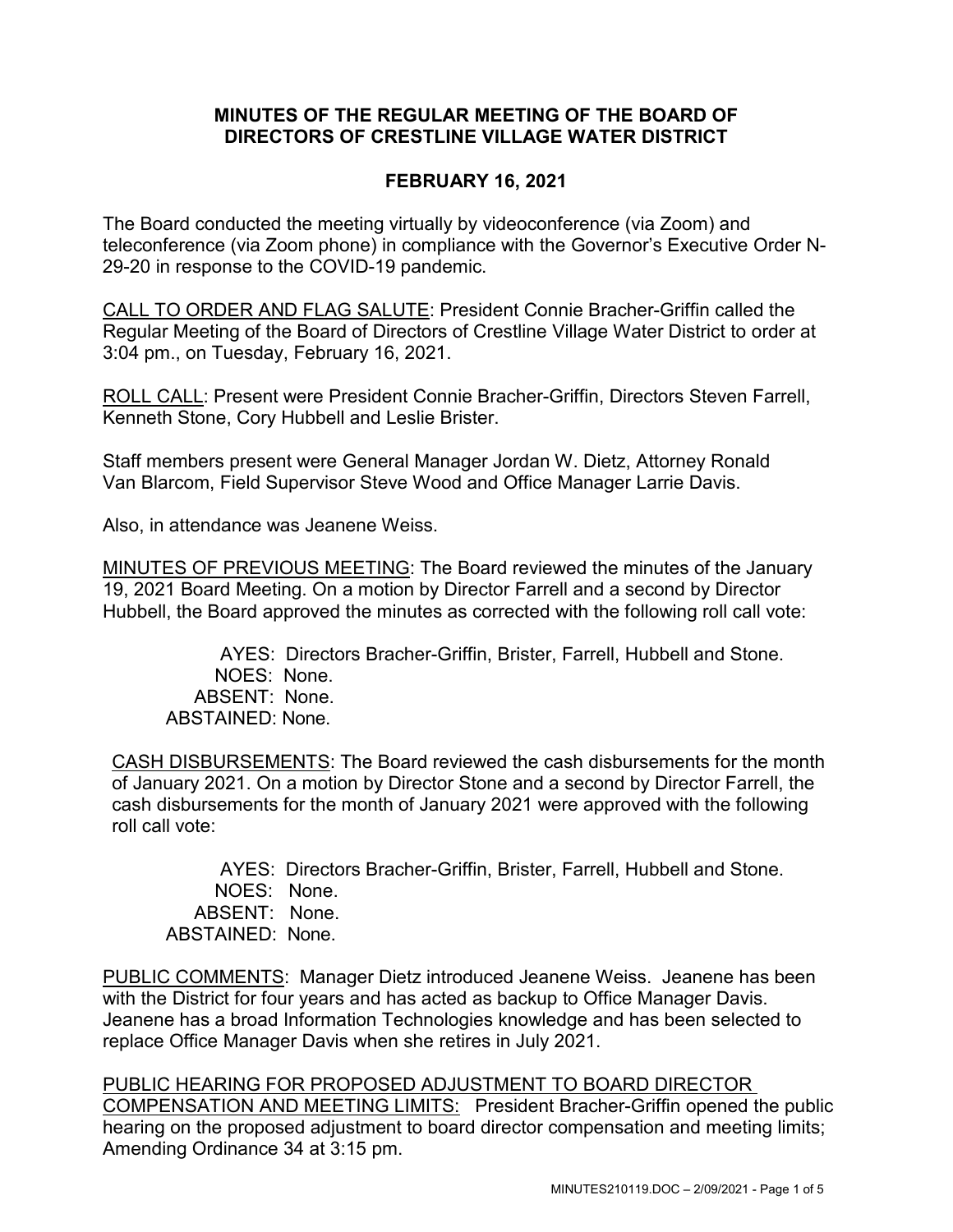There were no members of the public present at the hearing via Zoom Teleconference or Videoconference.

Manager Dietz provided a general presentation highlighting the following documents which constitute the record of proceedings upon which the Boards' decision will be based.

- Notice and Publication Documents
- Written Protests
- PowerPoint Presentation
- Financial Impact

No written protests were received.

President Bracher-Griffin closed the public hearing at 3:20 pm.

## ORDINANCE 34; ADJUSTMENT TO BOARD DIRECTOR COMPENSATION AND

MEETING LIMITS: Manager Dietz reviewed the proposed ordinance with the Board. The Ordinance would increase Director compensation to \$200.00 per authorized meeting or event with a maximum of ten meetings or events per month. There was general discussion regarding director compensation and the maximum number of meetings per month.

On a motion by Director Stone and a second by Director Farrell the Board voted to amend Ordinance 34 to reflect compensation in the amount of \$200.00 per meeting or events up to a maximum of six (6) per month beginning April 19, 2021 with the following roll call vote:

AYES: Directors Bracher-Griffin, Brister, Farrell, Hubbell and Stone. NOES: None. ABSENT: None. ABSTAINED: None.

MANAGER'S REPORT/PROJECT UPDATE: Manager Dietz reported the District Administrative Office is still closed to walk in customers. The District has provided tools for staff to monitor, isolate and clean more effectively. Before opening to the public, staff is looking at options for the lobby area walkup service in an effort to protect employee safety.

Manager Dietz reported the District has begun the process of transitioning to a new Information Technology support provider. Our new provider, Ryan Pitchforth is local, well established and provides a cost savings in six months. The District will receive discounted software costs. Monthly backup costs and phone support will cost between \$200.00 and \$250.00 per month. Mr. Pitchforth charges \$129.00 per hour for items not covered in the monthly charge.

Manager Dietz is currently gathering information on energy efficient upgrades including LED lighting upgrades, incentive programs offered for utilities and no cost solar.

MINUTES210119.DOC – 2/09/2021 - Page 2 of 5 Manager Dietz notified the Board two new staff members have been hired for the office. Both are customer service representatives. One will replace an employee